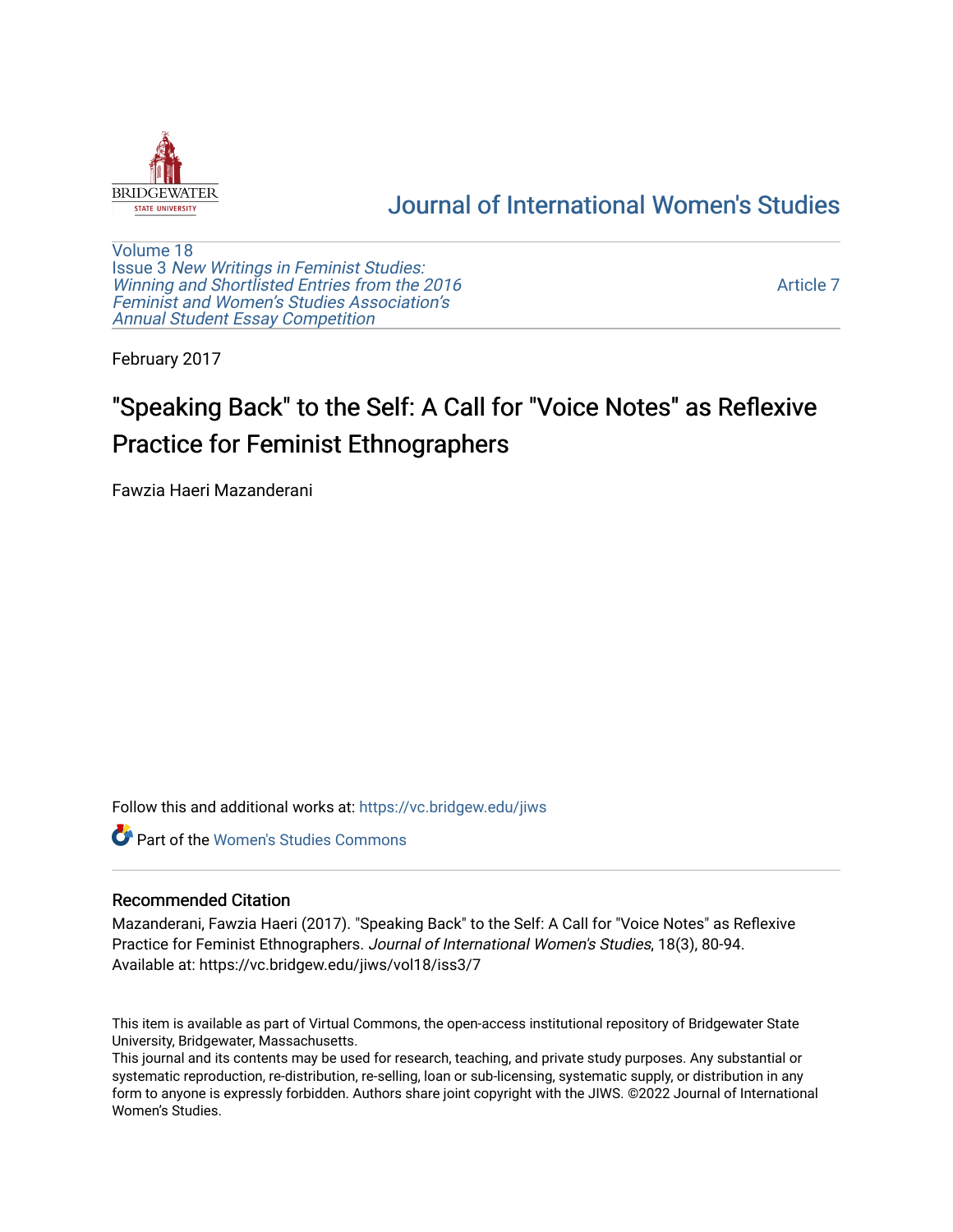Mazanderani: "Voice Notes" as Reflexive Practice for Feminist Ethnographers

This journal and its contents may be used for research, teaching and private study purposes. Any substantial or systematic reproduction, re-distribution, re-selling, loan or sub-licensing, systematic supply or distribution in any form to anyone is expressly forbidden. ©2017 Journal of International Women's Studies.

## "**Speaking Back" to the Self**: **A Call for "Voice Notes" as Reflexive Practice for Feminist Ethnographers**

By Fawzia Haeri Mazanderani<sup>[1](#page-1-0)</sup>

#### **Abstract**

While what comprises "feminist research methods" is subject to debate, research with a feminist orientation is often characterised by heightened reflexivity and a recognition of the subjective nature of knowledge claims (Ryan-Flood and Gill, 2010). By drawing upon ethnographic research conducted among young people in post-apartheid South Africa, this paper interrogates the potential value of audio recordings or "voice notes" during fieldwork, in conjunction with the more traditional form of the fieldwork diary. I argue that, by providing an additional means through which to articulate the inevitable messiness of fieldwork, the recording of "voice notes" enables the researcher to "speak back" to themselves, generating valuable material to reflect upon when analysing and writing up one's data. By privileging voice, this companion method potentially elucidates the conscious, and unconscious, self-censorship we impose when relying solely upon a textual rendering of experience. As such, it helps to lessen the uncomfortable distance between what researchers feel in the "field" and what they express at the "desk." Mobilizing the insights of post-structural feminist scholars, I consider the importance of acknowledging ethnographic "processes" as well as "products," in order to develop more reflexive research practice and a feminist sensibility, which interrogates the representations that it makes.

*Keywords:* Reflexivity, Feminism, Ethnography

#### **Introduction**

 $\overline{\phantom{a}}$ 

Feminist research in general, and feminist ethnographic research in particular, are characterised by heightened reflexivity and the pursuit of 'situated knowledge' (Haraway, 1988). While what constitutes feminist research methods is variable, at the heart of feminist social science lies a critique of the traditional positivist paradigm of research and a recognition of the subjective nature of knowledge claims. Feminist scholars have widely rejected the objectifying and seemingly "neutral" stance of the researcher as neither possible nor desirable, arguing that meaningful research relies instead on empathy and mutuality (Oakley, 1981). Although the desire for developing relationships with research participants has been presented as an ethical imperative and feminist antidote to the abstracted epistemologies that pervade traditional Western research accounts, deepened rapport brings its own ethical concerns.

In recognition of the "disturbing ethical naivety" to arise when researchers romanticize the process of "doing rapport," (Duncombe and Jessop, 2002 p.6) this paper reinforces the need for a

<span id="page-1-0"></span><sup>1</sup> Fawzia Haeri Mazanderani is in the third year of her PhD in Education at the University of Sussex. Her dissertation focuses on the development of aspirations of young people living in post-apartheid South Africa. She has a background in Social Anthropology from UCT (South Africa) and SOAS (London). Her research interests include ethnography, feminist and post-structural theory, ethics, youth transitions and aspirations. A large part of her journey as a researcher has involved exploring how to cultivate reflexivity without settling for solipsism.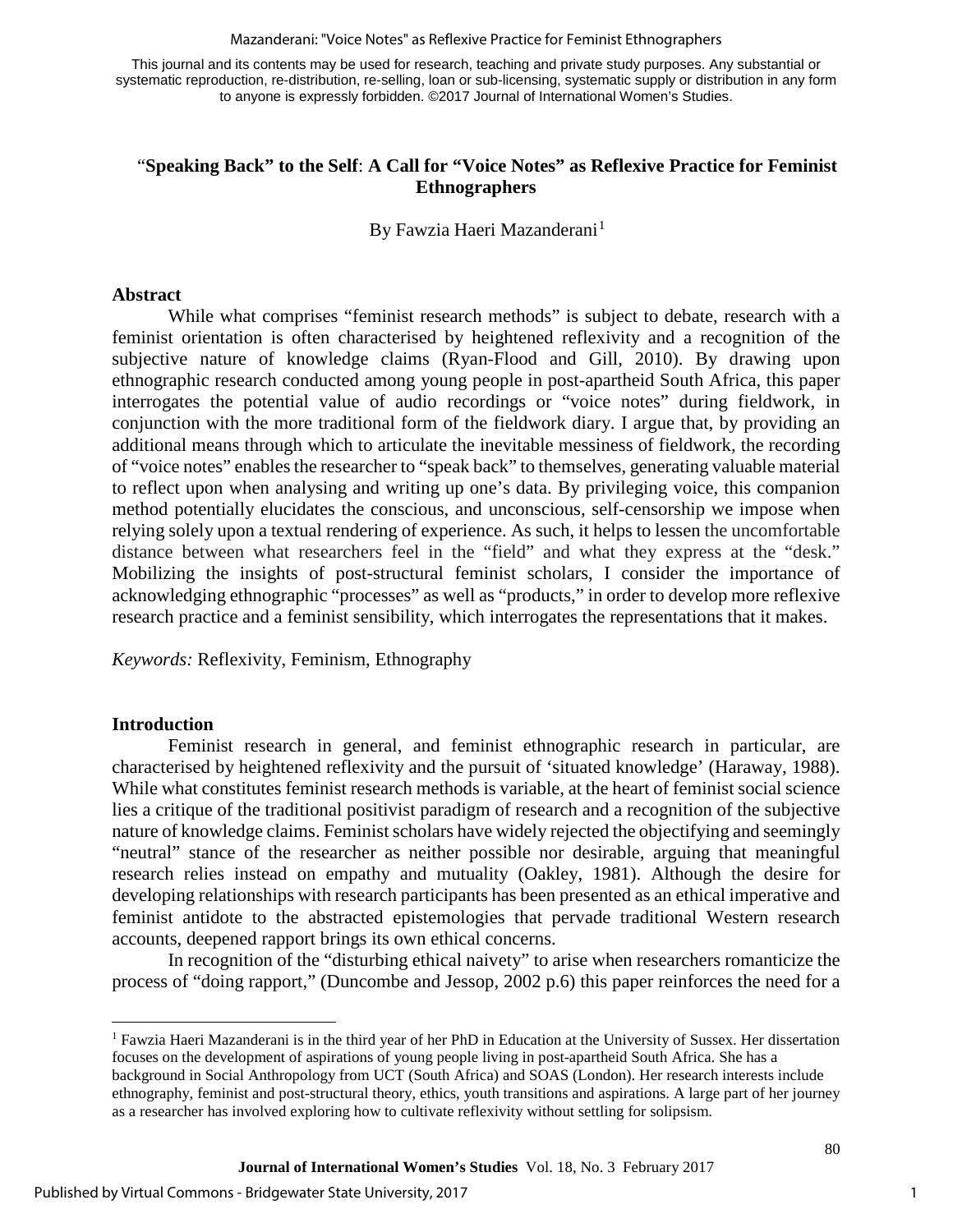reflexive interrogation of the interactions that occur during fieldwork and the influence of these upon the research process and product. Drawing upon post-structural feminist scholars, I argue for a conception of reflexivity that takes heed of the personal, interpersonal, institutional, emotional, epistemological and ontological influences on our research (Doucet and Mauthner, 2002). As Ramazanoglu and Holland argue, "in connecting theory, experience and judgement, the knowing feminist should be accountable for the sense she makes of her own and other people's accounts, and how her judgements are made" (1999 p.386). Exposing the political project we as researchers are engaged in illuminates our objectives, attempts to account for personal assumptions and ultimately offers the only justification we can for the representations we make (Gillies and Alldred, 2002 p.23). Although I accept this on a conceptual level, there have been few methodological explorations into how to cultivate reflexive research practice as best befits a feminist orientation.

The means by which feminist ethnographers acknowledge their positionality is variable, ranging from traditional practices of diary keeping during fieldwork to the creation of overtly introspective auto-ethnographies. This paper introduces a companion method to the practice of diarising – the recording of "voice notes" during fieldwork. Drawing on ethnographic data from my PhD fieldwork, I illustrate how a "voice" diary, which reflects an emotional response to fieldwork, can "speak back" and confront the researcher, "demanding self-reappraisal" (Hodder *in* Dunne et al, 2005 p.88). The PhD research that this paper draws on is concerned with the development of aspirations of young black<sup>[2](#page-2-0)</sup> South Africans born post-apartheid. My fieldwork took place in a rural township in Mpumalanga province, on the border of the Kruger National Park, where I immersed myself in one secondary school and among its group of final year students in particular.

I entered my field site highly conscious of my positionality. I am a woman of mixed Middle Eastern/European extraction, raised in South Africa and with prior experience of working and volunteering within the area. While I approached my field with a degree of "insider" knowledge, my position as an outsider is more relevant in this context. This is because, despite the "rainbow nation" discourse that appears to pervade post-apartheid public consciousness, the majority of youth born into the new democracy remain largely unexposed to people outside of their proximal environments. My participants had seen non-black people before but had not had much opportunity to speak to outsiders, given the rural location where they live, a zone set aside for black people only as part of apartheid's policy of separate development. I occupied and represented a privileged bubble, a world apart from my research participants' daily realities.

Although I was aware that I needed to situate any knowledge that I produced through reference to my personal biography, I initially felt adamant that this research was to be as little about "me" as possible. This paper reflects my journey into reconciling with the versions of "me" that pervade every part of the research process and product. As such, it responds to Rosalind Gill's lament that contemporary academic writing frequently starts with an incantation of the identities occupied by the author, but makes little attempt to reflect on the significance of these positions for the research (1998). By recognising that the mere acknowledgement of one's positionality is not enough to eradicate its effects, I explore how the recording of "voice notes" can provide an additional means of self-expression. This can potentially generate valuable material to draw upon when analysing and writing up one's data. The paper will begin with an overview of the relationship between feminism and post-structural ethnographies, before exploring particular

l

<span id="page-2-0"></span><sup>&</sup>lt;sup>2</sup> Throughout this chapter, I will use the socially constructed categories of "black" and "white" to refer to particular population groups. These are the terms my participants used to describe themselves. When referring to "youth", I draw upon the South Africa's National Youth Policy that refers to young people as aged 14-35.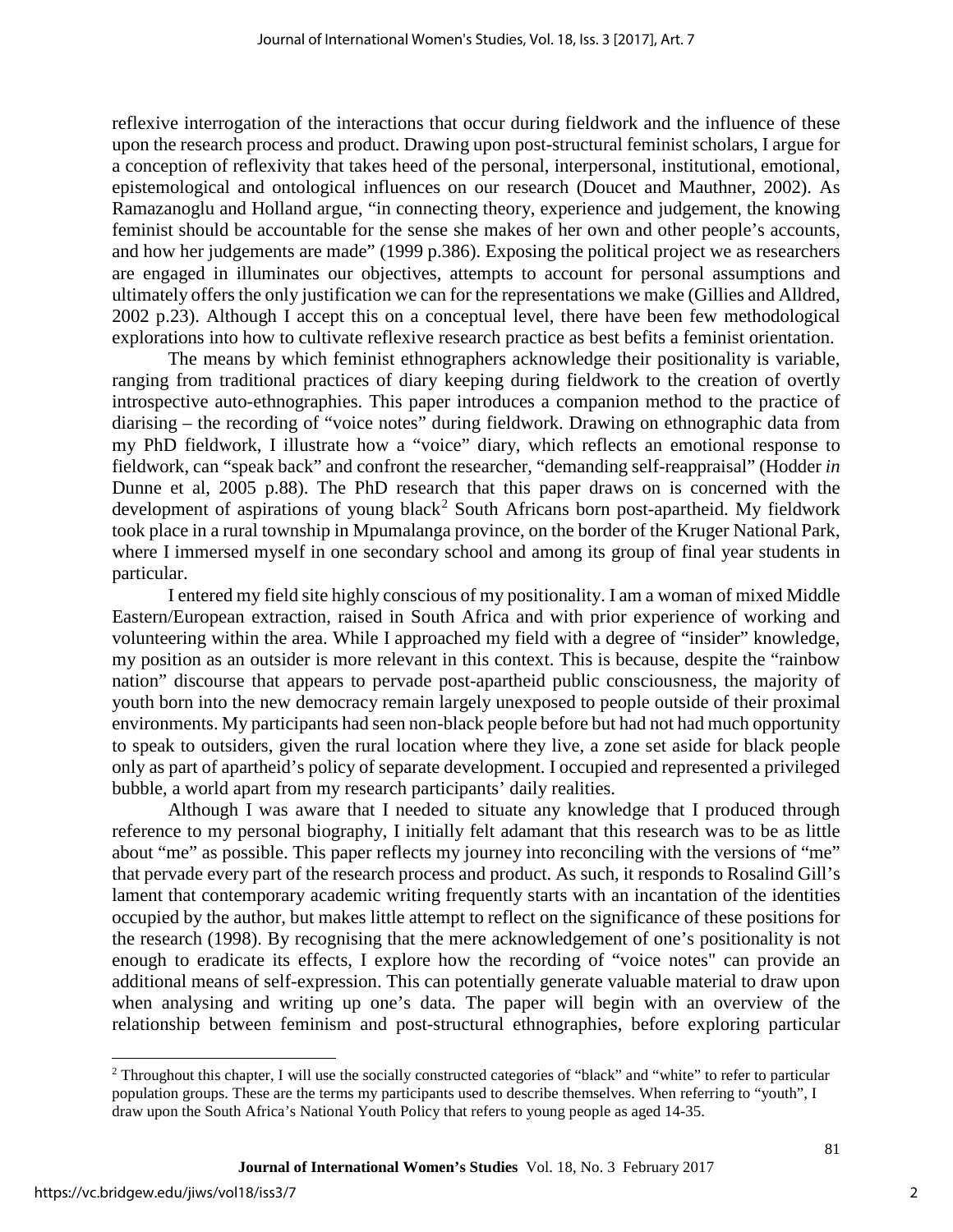methods used to promote reflexivity. I shall then move on to illustrate the function of "voice notes" within my own work, the ethical contentions such recordings have evoked and my observations regarding the strengths, and the limitations of this methodological tool.

#### **Feminism and Post-Structuralism – Learning to "Speak Nearby"**

Sharing Elizabeth St Pierre's "certain exhaustion" with attempting to fix meanings to particular terminologies (2000 p.477), this paper is by no means a comprehensive account of the different shapes that feminist research can take. There are numerous approaches deemed to best resonate with the values inherent to feminism. In this paper, I am particularly concerned with ethnography, a methodology that, due to its contextual and experiential approach to knowledge, many feminist scholars have regarded as ideally suited to feminist research.

Yet despite the seeming match between ethnography and a feminist position, there are debates as to whether ethnographic methods are suited to feminist research. Judith Stacey's timelessly provocative probe expresses this sentiment well: "Does the appearance of greater respect for and equality with research subjects in the ethnographic approach mask a deeper, more dangerous form of exploitation?" (1988 p.22). While this question is highly contestable, the chief response from scholars has been to develop Stacey's call for dialogue between feminism and poststructuralism. Although "post-structuralism", like feminism, defies any rigid definition, its basic premise requires a recognition of the partiality of knowledge and "giving up on finding out ''exactly'' what is going on" (St Pierre, 2000 p.477).

Over the last few decades, ethnographers have been engaging with feminist post-structural theory in order to challenge assumptions about authenticity and objectivity in their work (Cairns, 2009; Britzman, 1995; Davies, 2004). As Shauna Pomerantz argues, "To do post-structural research is to foreground the impossibility of unmediated representation by reflexively analyzing the discursive forces in which researcher, researched, and research process are entwined" (2008 p.25). Feminist scholars, in recognising that there is no "god trick of seeing everything from nowhere," (Haraway, 1988 p.581) share post-structural ethnographer's concern for the politics of location. Given post-structural ethnographies' acknowledgement of the inherently fragmentary nature of ethnographic "truths" (Clifford and Marcus, 1986), this is an appropriate approach for feminist ethnographers concerned with dismantling romantic assumptions regarding the relationships that develop in the field, and foregrounding the role that they have played in the construction of the research account.

While feminists opposed to post-structural approaches have critiqued such theories for being apolitical and lacking in moral conviction (see Benhabib et al, 1995), I consider such theoretical developments helpful as they reinforce the situated, partial nature of all forms of representation and knowledge. Although it remains contestable as to whether there is a political necessity for feminist research to establish what power relations are inflicted upon people's lives (Ramazanaglou and Holland, 1999), researchers influenced by post-structural theories acknowledge the difficulties which arise when we treat accounts of experience as anything more than discursive constructions in specific locations. Despite attention to "discourse" being accused of "co-opting the subject into ideology" and killing off "any concern for the concrete joys and suffering of active, breathing, bodily human beings" (Plummer, 2001 p.5), Judith Butler has usefully noted that deconstructing feminist assumptions is not the same as abandoning them. She writes: "To deconstruct is not to negate or dismiss, but to call into question and perhaps more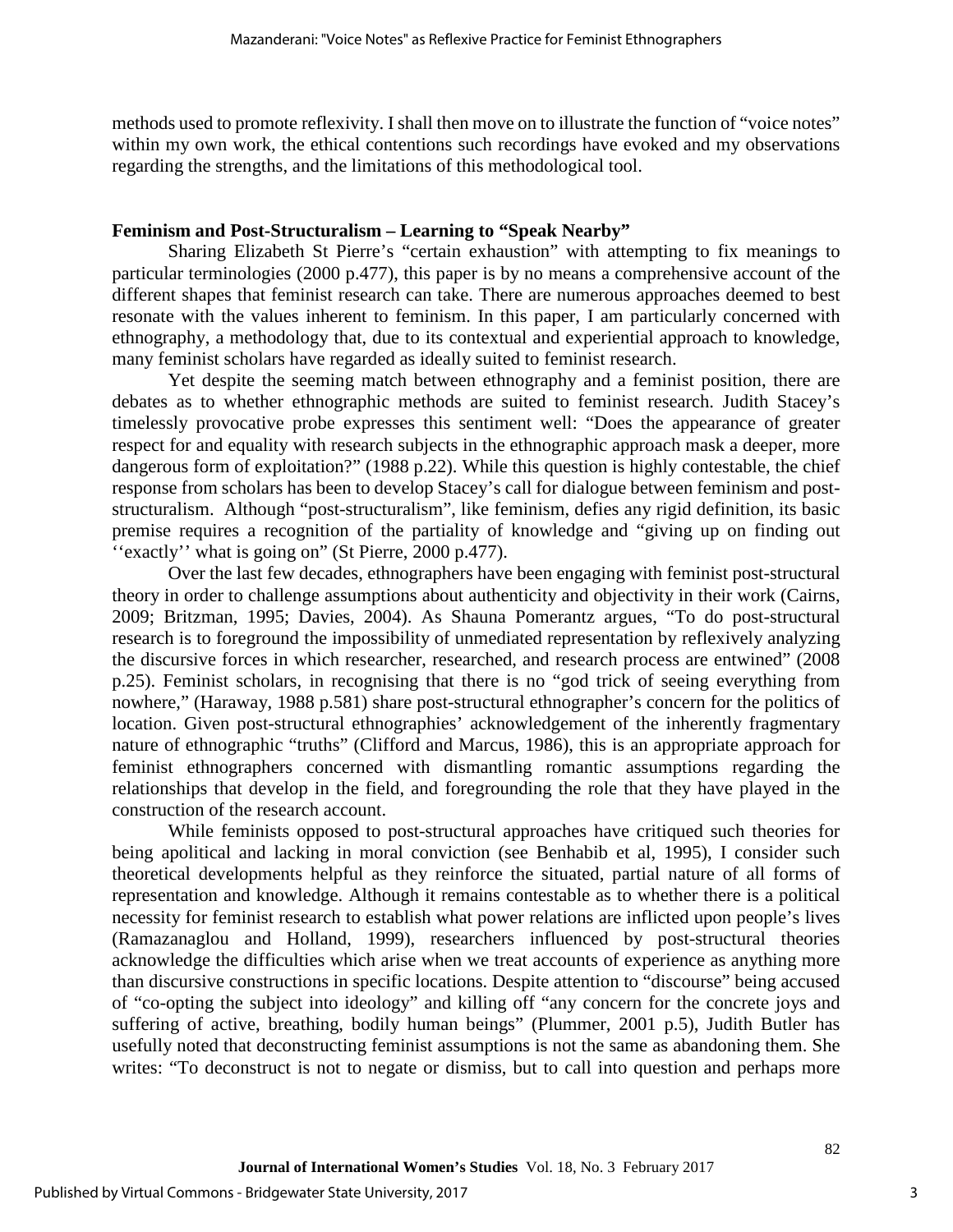importantly, to open up a term like the subject, to a reusage or deployment that previously has not been authorized" (1992 p.5).

This is important when recognising that a central concern for feminist research is whether individuals should attempt to represent groups that they do not belong to, especially those with less power and influence. As bell hooks (1990) has argued, efforts by dominant groups to represent the "oppressed" can amount to a form of colonization, reinterpreting and thereby erasing the "voice" of the speaking subject (in Gillies and Alldred, 2002 p.41). Gayatri Chakravorty Spivak is one of many to have challenged western intellectuals' claims to represent "third world" others when she asked "with what voice-consciousness can the subaltern speak?" (1988 p.285). Mimi Orner similarly poses the questions:

Why must the 'oppressed' speak? How is the speaking received, interpreted, controlled, limited, disciplined, stylized by the speakers, the listeners, the historical moment, the context? (1992 p.76)

Such questions indicate, for both feminists and ethnographers alike, that we cannot simply take accounts of experience - our own or others' - as reality. Many feminists are understandably uneasy about "over-attributing the concept of gender as a universal experience across "race," class and other social distinctions" (Gillies and Alldred, 2002 p.11). Yet while feminism does not have one hook upon which to hang its hat, the argument that researchers should avoid representing individuals or groups who inhabit less powerful social positions is problematic. As Christine Griffin (1996) notes, when we speak for others we are not becoming them, we are only telling our version of a story about their lives. However, it is imperative that we make explicit our intentions for telling this story. By elucidating the importance, in Minh-ha's terms, of "speaking nearby" rather than "speaking for" the other (Chen, 1992 p.87), post-structural ethnographic methods can provide useful tools for reflexive research practice, the chief concern of this paper.

#### **Methodological Attempts to Promote Reflexivity**

When someone writes a biography (or arguably, an ethnography), it is now widely accepted that he or she writes him or herself into the life of the subject/s being written about (Denzin, 1989). The term "auto/biography" draws attention to the inter-relationship between the constructions of one's own life through autobiography and the construction of the life of another through biography (Merrill and West, 2009). While this term typically links with developments in biographical sociology, within anthropology there has been an increasing move towards "auto-ethnographic" accounts, within which the author similarly brings their own positionality into their analysis. Marilyn Strathern's (1987) conception of "auto-ethnography" enables researchers to "retrospectively and selectively write about epiphanies that stem from, or are made possible by, being part of a culture and/or by possessing a particular cultural identity" (Ellis et al, 2011 p.3). Social scientists who are wary of such highly introspective approaches have expressed concerns regarding the risk of overly introspective accounts promoting "an unhealthy dose of self-regard" (Mills and Morton, 2013 p.151).

This begs the question of how the researcher can meaningfully reflect upon their role in the research without speaking only of themselves and risking a form of solipsism. One way for the researcher to maintain a reflexive practice without allowing self-conscious reflections to dominate the research product, is to keep a research diary, particularly during fieldwork. This diary is distinct

4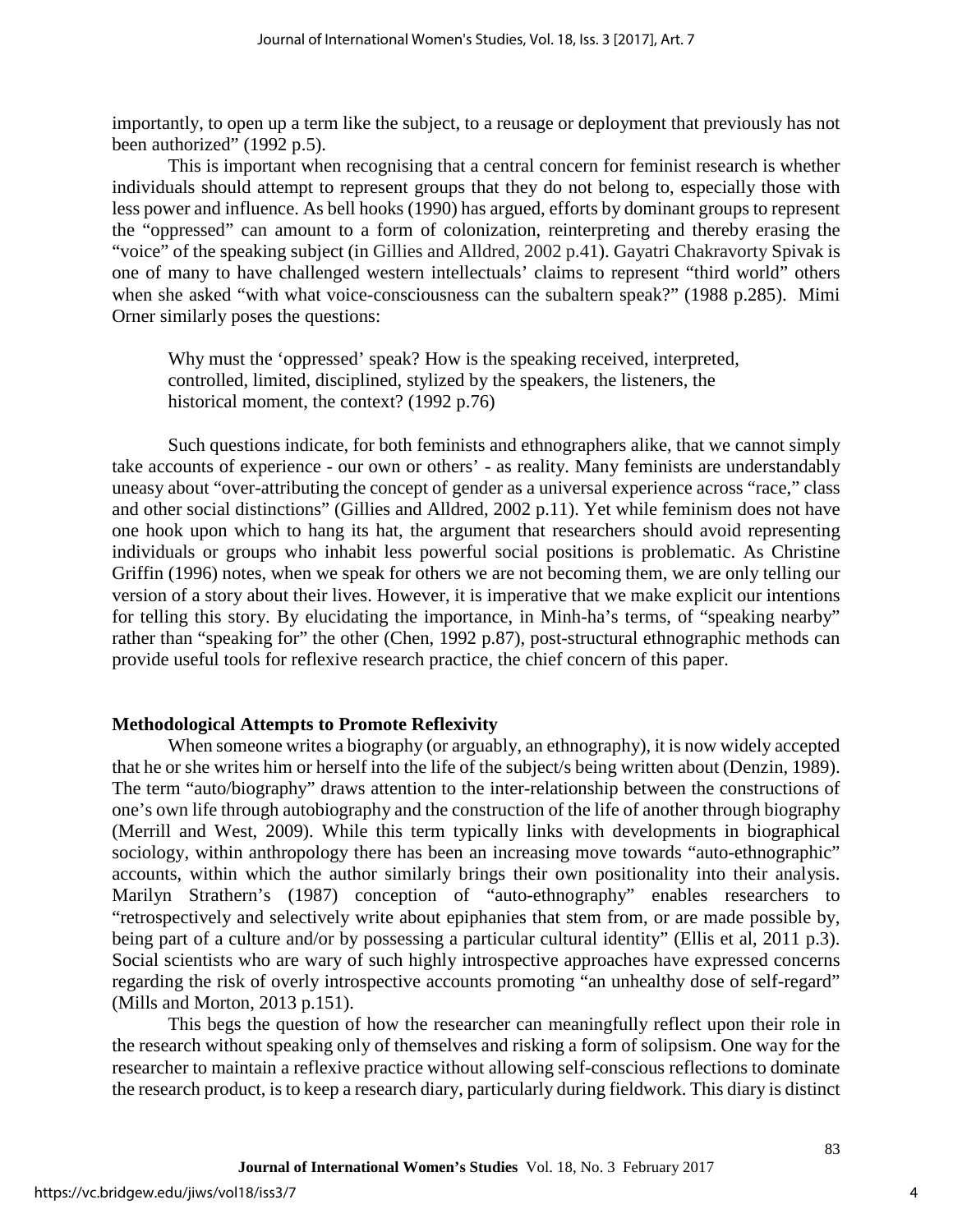from academic writing in that it does not attempt to present the process of research in a linear fashion (Marshall and Rossman, 1995). Instead, a diary can capture something of "the real inner drama" of research "with its intuitive base, its halting time-line, and its extensive recycling of concepts and perspectives" (Marshall and Rossman 1995 p.15). The purpose of such diarising is not primarily about the communication of the research to others. Instead, it facilitates the research process through recording observations, emotional responses, thoughts and questions as they happen.

If, as Kirsten Hastrup notes, "fieldwork is situated between autobiography and anthropology," (1992 p.117) the research diary can provide a form through which the interaction of subjective and objective aspects of doing research can enter into a productive relationship. The keeping of such a diary is hardly a novel affair, as anthropology's forefathers, such as Bronislaw Malinowski, kept such personal reflections, although in his case these were infamously kept distinct from his final published accounts (1989). To date, the weaving of such deeply personal material into the "ethnographic product" is a delicate balance and ultimately requires the discernment of the researcher. Yet if we regard such instruments as meaningful tools to promote reflexivity throughout the process of the research, their value lies in enabling ongoing, productive internal dialogue for the researcher.

While both diarising and writing auto-ethnographically could enable a more reflexive research practice, one of their limitations relates to the form within which they are forged – the written word. Given that the research output is a textual enterprise, the processes of writing itself textualizes experiences in the field. As such, there is often an uncomfortable distance between what we feel in the "field" and what the researcher expresses at the "desk". In order to illustrate this point, I will reflect upon my experiences of conducting fieldwork among previously disadvantaged young people in South Africa, where I found that written reflections and diarising were insufficient instruments to promote reflexivity.

#### **The Use of "Voice Notes"**

My first few months of fieldwork involved compulsive diarising at the end of a day's observations and interviews. Such reflections are crucial practices for any ethnographer, yet I found that the moment I put pen to paper, my experiences took a more "orderly" form than the flurry of thoughts that had come to me. When considering the authority of language and the seeming stability of meaning from which it derives, I found myself taking heed of Trinh Minhha's warning that "words are always equipped with a second-hand memory" (1989 p.79). Ethnographic processes are widely regarded as chaotic, yet in attempting to render experience, we still conform to particular narrative structures that echo a modernist desire for coherence. Although the recording of voice notes cannot rid the researcher from a desire for narrative structure, I discovered that they could reflect more of the rawness of experience and the ineloquent ways in which emotions overcome us during fieldwork.

Another reason that I found diarising to be an insufficient avenue through which to convey fieldwork experiences comes across as a guilty admission: fieldwork is tiring and writing is work. There are often times when we come home from our respective field sites and are exhausted, both emotionally and physically, from a day of closely observing others in addition to observing ourselves. In an effort not to forget the experiences of the day, I found myself changing the direction of my voice recorder onto myself. These conversations with myself allowed for a spontaneous spillage of thoughts that exceeded the entries of my research diary in their fearlessness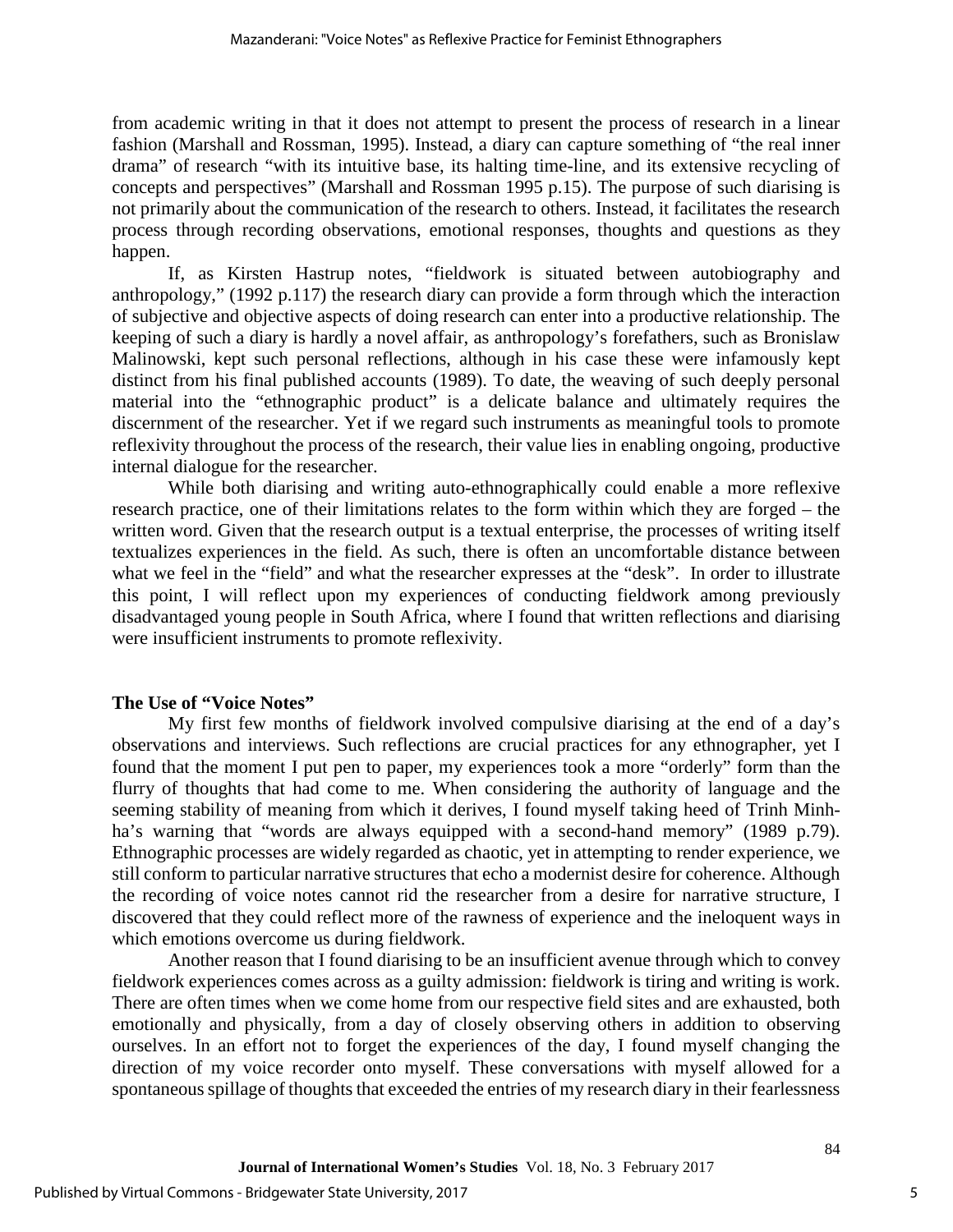against form. I often recorded these voice notes immediately after leaving the field, but before sitting at my desk at home. My ramblings occupied a transitional zone, spoken within my car driving out of my field site, or on a walk at the end of a long day.

I found the recording of voice notes useful, not only as a means to decompress the day, but also to provide specific responses to conversations or interviews on the day in which they took place. Inspired by the approach taken by Julie McLeod and Lyn Yates (2006) when they chose to undertake video interviews with their research participants, I realised that my own commentaries have helped to record the immediacy of interactions in such a way that gives embodiment to a method generally ruled by text. For example, when I listen to my responses to a particular interview, I return to the scene far more viscerally than the scrawls in my notebook could enable. This is important given that interview transcriptions alone tend to affirm a particular theoretical position about the relationship between language and meaning. When researchers focus purely on the mechanics of coding, they can fail to recognise the multifaceted ambiguities of language, communication and interpretation (Mishler, 1991).

While these voice recordings are discursive constructions in themselves, they carry something that no written entry can fully achieve – tone. When listening to voice notes at a later stage, it is intriguing to notice the tone used to express certain observations. Some of my voice notes are ripe with enthusiasm, others are full of frustration, and some sound downright depressed. Each reaction reveals something of my response to whatever took place, and while an analysis of such may not necessarily enter into my final research product, it is imperative that I acknowledge these responses and asks such questions as, "*Why was I disappointed in that interview? What were my expectations?*" It is often the case that "the author's intentions, emotions, psyche, and interiority are not only inaccessible to readers; they are likely to be inaccessible to the author herself" (Grosz, 1995 p.13). I found that the recording of my emotional responses to research activities, shortly after they took place, provided a means for me to play devil's advocate to my own findings (Kvale, 1996).

In order to illustrate this point, I will share three different episodes that have had a profound impact upon me during my fieldwork. The first took place over a milkshake with Missy<sup>[3](#page-6-0)</sup>, one of my key research participants. It is relevant to note that this conversation occurred several months into my fieldwork, at a stage where I felt considerable "rapport" had developed between Missy and myself and I occupied that precarious position of simultaneously being confidant, friend and researcher (Wheatley, 1994 p.406). The conversation entered into the realm of "boys" and Missy confessed to me one of her deepest desires.

*M: Okay, so I want to tell you something but you promise you can't laugh… F: I promise. M: So….yeah well the thing is, you asked me my greatest dream right? Well, it's actually to have a whitey. F: A whitey? M: A white guy! I want a white guy. F: Okay. I'm not gonna laugh. But why do you want a white guy? M: Because they are soooooo great. They know how to treat their woman hey? And* white people, they care so much more about each other. Unlike us blacks, we will *just stab each other in the back.* 

l

<span id="page-6-0"></span><sup>&</sup>lt;sup>3</sup> All names in this study are pseudonyms.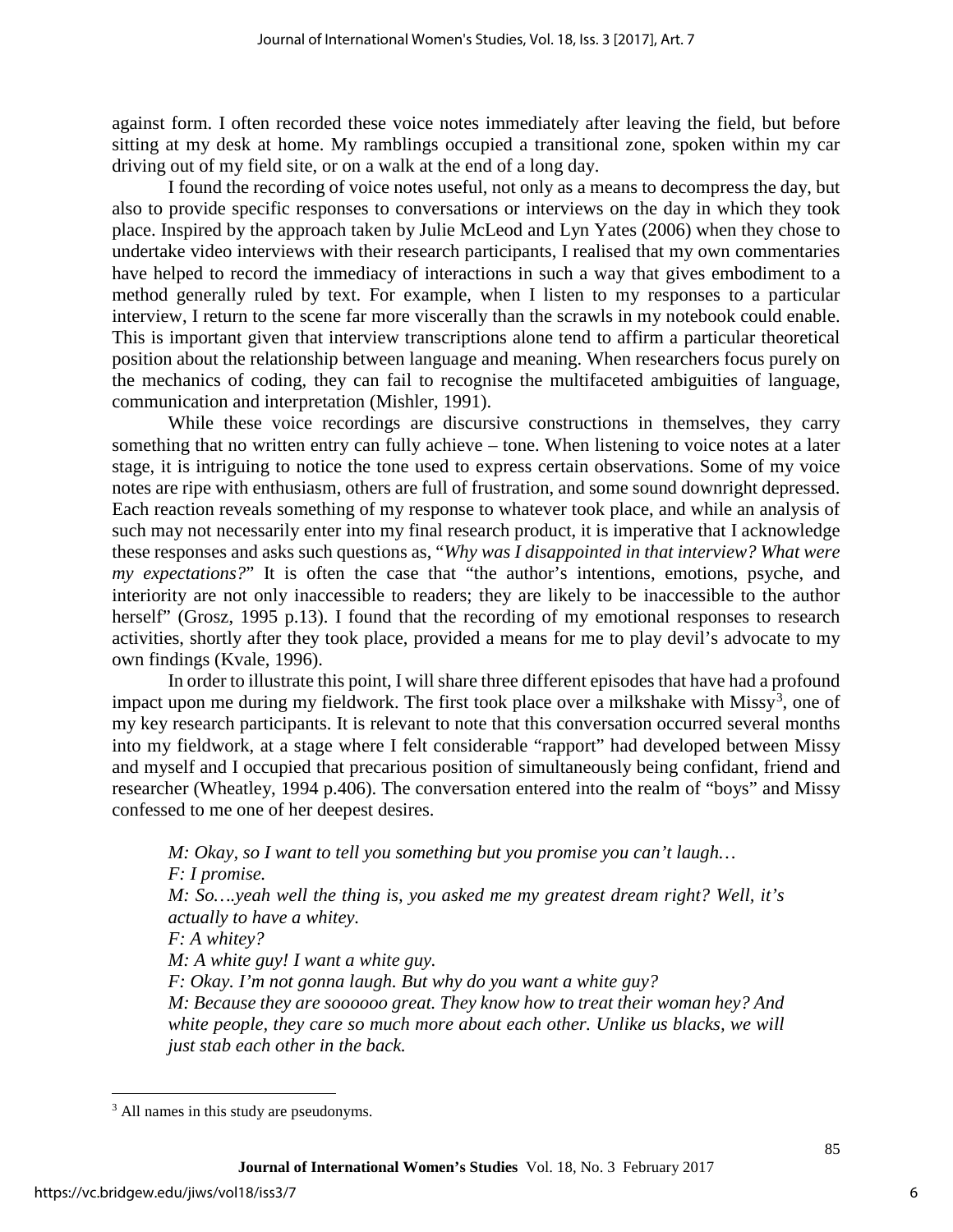While Missy's admission should not have particularly surprised me, given that many of the young women I spent time with had shared similar desires to have a relationship with a "white" man, our conversation evoked a strong response within me. My voice recording that evening expressed as much:

*So, like, I know that it makes sense, the desire for the other or whatnot but just, I dunno, I kinda expected more from Missy. Ummm…I really liked that one poem she wrote and showed me whereby she was criticising how young people around her don't care about their lives or don't care about the pasts but then she wants to go and be with a white guy and she's never even met one before? She doesn't know anyone…does she get her ideas from TV? I dunno, maybe there was a little part of me that wanted her to be more revolutionary? And then, umm, yah today she kept on saying how beautiful my hair was and how much she didn't like her own hair and I kind of felt weird. I felt like, a part of us being together was as friends, and I wanted to share stuff with her, I wanted to lend her a copy of*  Adiche's 'Americanah'<sup>[4](#page-7-0)</sup> and get her to think about, interrogate kind of, why *African women want white hair because I felt that…she has that potential. She has so much potential and then here she is just going on about how she wants this white guy and it kinda reminded me that we're not actually friends because I didn't say anything. And then I felt upset with myself that I didn't say anything. But what could I say? I'm not supposed to want my research participants to think like me.*

Listening to this voice note has helped me interrogate not only my relationship with Missy, but the particular expectations I harboured for her without even realising it. Each researcher enters the field site with hopes for our participants, whether we are aware of it or not. A feminist researcher may have particular expectations of another woman. Avishai et al. (2013 p.395) term this "the feminist ethnographer's dilemma" and ask "what do you do when your feminist politics clash with your empirical findings?" These voice recordings helped me reflect upon my own "closet" hopes, which, in relation to Missy, involved desiring her to pursue some kind of romanticized future as a strong, black woman with Africanist ideals. I did not want her to desire a "white man" and yet the fact that I felt so strongly about this perhaps says more about my own position as a white female researching the aspirations of young black women than it does about her. As Susan Bordo points out, "we always see from points of view that are invested with our social, political, and personal interests" (1990 p.140). Another voice note, recorded a month later, illuminates further expectations I did not initially realise I had for my participants:

*Today someone mentioned Steve Biko[5](#page-7-1) for the first time and I got so excited! I dunno what I'd been thinking…had a part of me wanted to come here and have a little 'I write what I like'[6](#page-7-2) book club? Anyway, the teacher, Ma'am Morenga, mentioned him because she was telling a student off because his hair was too long. She said 'Do you think you are Steve Biko?' It wasn't exactly a political commentary. And the student didn't even know who he was. It's like no one cares* 

7

l <sup>4</sup> This is a reference to the novel *Americanah* (2013) written by Chimamanda Ngozi Adichie.

<span id="page-7-1"></span><span id="page-7-0"></span><sup>5</sup> Steve Biko is a renowned anti-apartheid activist and founder of the Black Consciousness Movement.

<span id="page-7-2"></span><sup>6</sup> *'I write what I like'* (1979) is a compilation of Biko's political writing.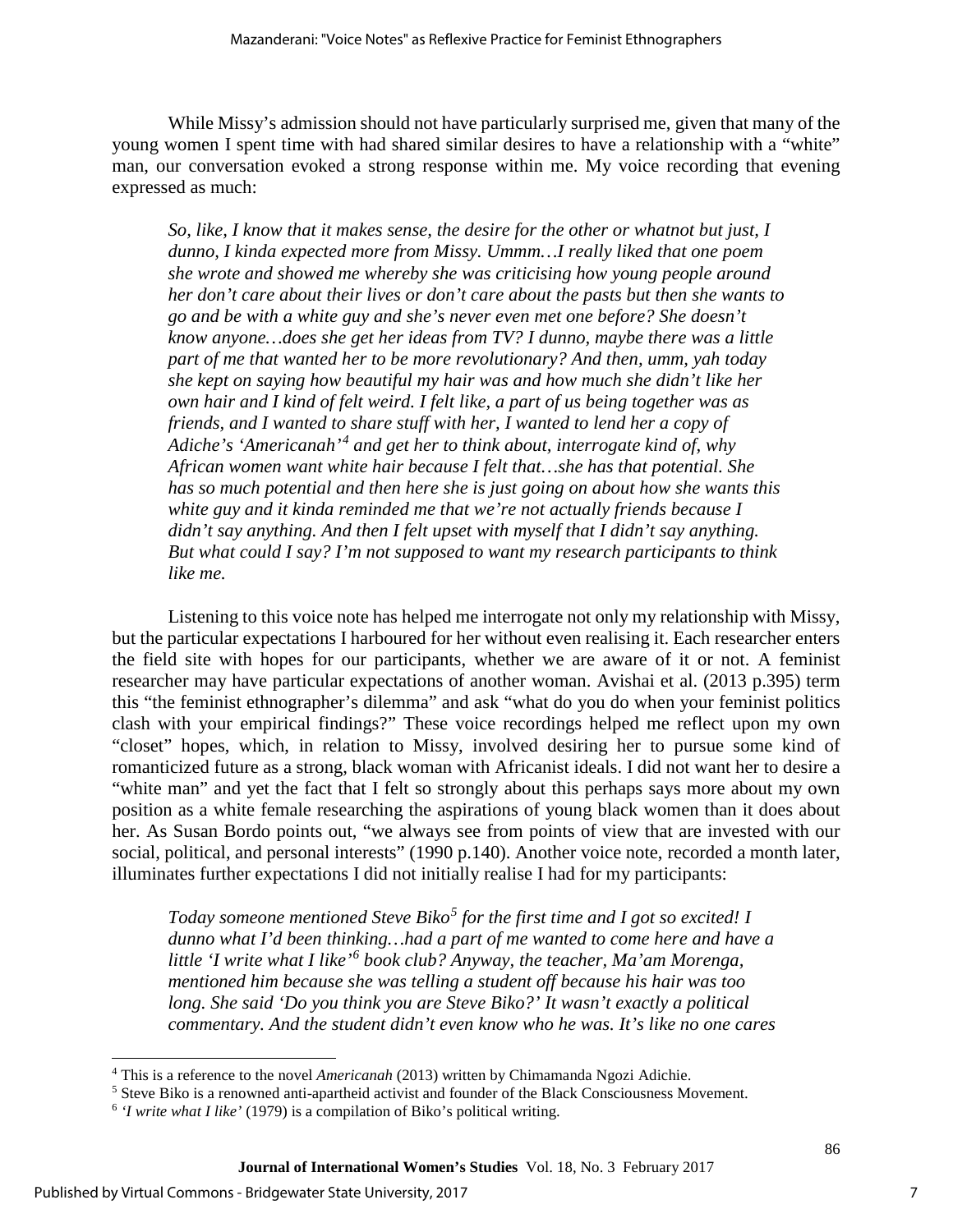*about politics at all here and I know that is important data in itself and everything but I still am so surprised and if I'm honest, I'm a bit disappointed. Like, everyone is upset about the student university protests[7](#page-8-0) , but not because they are upset about police brutality or unaffordable education. They say they are upset because they think the students are being uncivilised or something. They don't seem to get it. Or maybe they are just telling me that? Do they think that's what I'd want to hear? They told me today that they think Zuma[8](#page-8-1) should stay in power because if he doesn't there will be fighting in parliament. Wasn't South Africa built upon fighting in parliament?* 

The stark honesty of my voice notes contrasts considerably with my field notes, which prioritise recording "what happened" rather than "how I felt" about what happened. Before I spoke my thoughts aloud, I was not aware of them beyond a "fuzzy kind of knowing, that uneasiness that doesn't quite surface as attention" (Ahmed, 2010 p.xvii). While the same can be said about the process of writing, the temptation towards self-censorship is greater with the latter. The voice notes allowed me to express aspects of what I had been feeling that, as a novice researcher, I was uncomfortable to cement through a written articulation, given how "improper" it felt. While my epistemological orientation would imply that I have moved beyond the pursuit of seemingly objective and "professional" forms of knowledge production, years of traditional academic conditioning still unintentionally creep into my writing, causing me to alienate myself from myself in the pursuit of academic legitimacy.

My voice notes, many of which are erratic ramblings, are poignant reminders of a highly subjective response to a particular time, place and people. Their conversational tone, while cringeworthy at times, is comforting in its lack of pretention, a literary posturing that often unexpectedly creeps into my diarising. By listening to these voice notes at a later stage of analysis, I have asked myself, what is it that I feel the students do not seem to "get?" What had I been looking for before I arrived, or perhaps more importantly, why had I been looking for it? Why was I disappointed that students were not politically engaged and not familiar with the figure of Steve Biko? How are my own political leanings shaping the questions I ask and my analysis of the answers I receive?

#### **The Ethics of Intervention**

As noted by Donna Luff, "listening to views, nodding or saying simple "umms" or "I see" to things that you strongly disagree with or, ordinarily, would strive to challenge… can feel personally very difficult and lead to questioning of the whole research agenda' (*in* Duncombe and Jessop, 2002 p.11). Luff stresses that feminist researchers should reflect on both what is going on but also how they feel about such moments, as evidence of how aspects of women researchers' "fractured" subjectivities and identities may sometimes mirror those of interviewees but, equally importantly, sometimes clash (Harding, 1987 p.8). In this way, listening to audio recordings that reflect my emotional responses to my research enabled me to engage in an epistemologically productive relationship with the different "selves" I demonstrated at varying stages during fieldwork. I can use these responses to reveal my own expectations of the research and to generate an understanding of how they might differ from the expectations of my participants. Feelings of

l

<span id="page-8-0"></span> $<sup>7</sup>$  At the time of the research, there were widespread student protests in South Africa calling for the end of university</sup> fees.

<span id="page-8-1"></span><sup>8</sup> At the time of the research, Jacob Zuma was the President of South Africa.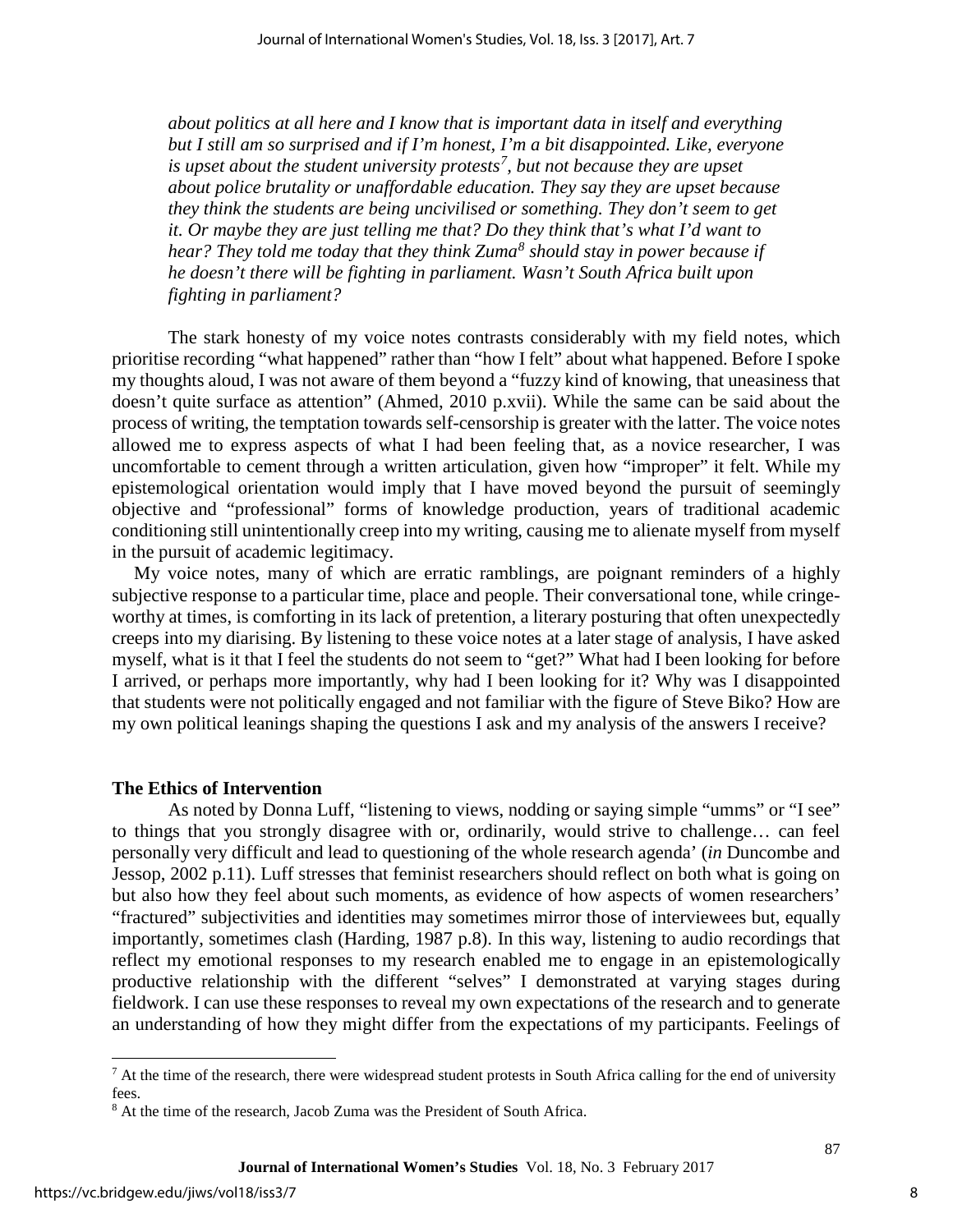disappointment, as were experienced in my case, can reveal our own assumptions behind why we entered a particular environment, and our aspirations regarding what we hope to achieve by being there.

The literature on "doing rapport" often conveys the curious notion that interviewers are being trained to do what most women supposedly do "naturally" and "spontaneously" as a consequence of their gendered subordination and socialisation (Hey, 2000). Yet we often forget the multiple ways in which someone can be a "woman", a realisation I made when I found my own ideals clashing considerably with those of my female participants. Whether the will to make a difference and enact "change" is a desirable consequence of feminist ethnography, and feminist research in general, is subject to debate. It is questionable as to whether feminist researchers have either the capacity or the right to attempt to transform their subjects' lives.

Gillies and Alldred argue that at a fundamental level, a feminist researcher brings to the research her judgement or assumption that there is a need for social change – a principle that lies at the root of feminism (2002). This sentiment reflects a key strand of feminist research that aligns itself to "action research", focusing on initiating a more direct form of change through a politicization of those taking part in the researching. This approach shares a similar rationale to the "conscious raising" associated with the late 1960s and 1970s women's liberation movement in the West and seeks to breed insight, confidence and mutual support for research participants. Action research today has a precedent in Paulo Freire's (1972) concept of "conscientization" – a process by which people "deepen awareness of their own sociocultural identity and their capacity to transform their lives" (Taylor, 1994 p.109). Where the aim is to raise consciousness, many feminists have agonized over whether politicizing participants is helpful to them, when it makes apparent the limitations on their autonomy or resources without actually challenging these limitations themselves (Birch, 1998).

While the notion of empowering women through research is appealing to many feminists, the associated ethical dimensions are complex. Simplistic ideas of participation and empowerment can be naively optimistic, obscuring aspects of the researcher's power and responsibility (Gillies and Alldred, 2002). In addition, there is a risk that participants may feel further disempowered by the research due to their perceived inability to live up to raised expectations to forge meaningful change in their lives. It is also significant to note that participants living within contexts of adversity are likely to have construed particular defence and coping mechanisms. Approaching a research project with the aim of encouraging participants to "enlighten" themselves, may be simplistic and patronising, particularly given the volume of feminist research that is conducted by middle class academics on or for "working class" women (Gilles and Alldred, 2002). As Valerie Walkerdine asks: "What if a working class person sees and yet has myriad conscious and unconscious ways of dealing with or defending against the pains and contradictions produced out of her/his social and historical location?" (1996 p.149). For example, Acker et al. (1991) found in their study of women's entry and re-entry into the labour force that female participants do not always share researchers' desires for their emancipation. Certain interpretations or strategies regarded as counterproductive by the researcher may in fact make perfect sense from the participant's point of view.

It is not difficult to accept this on a theoretical level, but there remains inevitable contradictions between what we "know" and what we "feel" during the process of research. In order to illustrate further my internal grappling with desires to "transform" the views of my female participants, I will provide an extract of a conversation with two of my research participants, as well as the voice note I recorded following this exchange. This conversation took place with two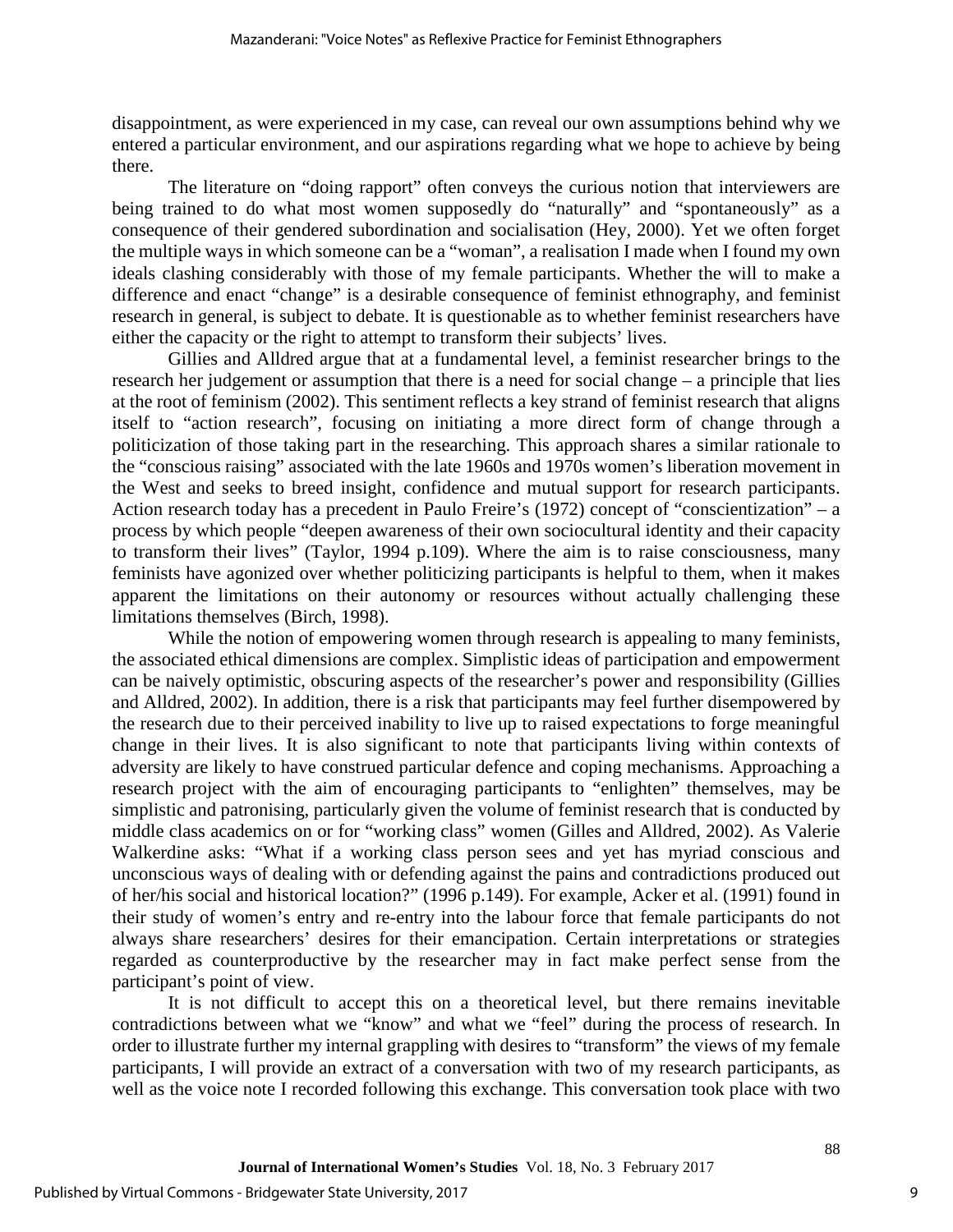young women in their final year of schooling, Lungi and Promise. It occurred towards the end of my eight months of fieldwork, over some chips shared at the local KFC<sup>[9](#page-10-0)</sup> in my field site.

*L: Fizz, is it true that some white people go to university when they are eighteen? F: Um… I suppose it's true…yah.* 

*L: Wow! You guys are clever huh? We just get pregnant and stay in school forever! (laughter)* 

*P: I'm finishing this year! Even if it kills me. I can't be 22 and still in school.* 

*L: It's so embarrassing hey. Have you ever seen a white person in school so late?* 

*F: I'm sure some are…*

*P: No, you guys are so smart.* 

*F: Um… Why do you think white people finish school earlier than black people you know?* 

*P: I dunno.* 

*L: I dunno.* 

*P: Maybe because they have money?*

*F: Okay…so why do you think they have money?* 

*P: Because they are brave. And they work hard.* 

*L: Yah! And smart. And then when you guys get together, you stay together.* 

*F: What makes you think that?* 

*L: She watches too much television! (laughter)* 

*P: No man, (wallops L playfully with her hand) you see it when you go to the mall. You can see the white people sitting together nicely and like, talking to each other and stuff. And they are so happy.* 

*L: Because they have money!*

*P: Yah, they always have money.* 

*F: Does it ever make you angry that they have money?*

*L: No, why would it?* 

*P: They work hard!* 

This account is one of many that illustrate the particular perceptions my participants had concerning a "white" and "black" existence in post-apartheid South Africa. It also shows a lack of socio-historical understanding regarding the inequality that pervades the country, despite its two decades of democracy. While the conversation speaks volumes in itself, it was listening to the personal recording that I made later that same day which has caused me to reflect critically upon the scene:

*Ah no one seems to have any understanding of apartheid history! It freaks me out that they have these ingrained notions of white superiority and black inferiority! It's like all of Fanon's[10](#page-10-1) predictions playing out before me. And then I don't know how I'm supposed to respond. Like the other day when Indie said she had never heard the word "apartheid." If I explain it, what am I doing? It's like I'm getting too involved…and then shaping the data even more than I already am. But it's so difficult to just listen to the girls speak like this. I keep trying to ask them* 

l

<span id="page-10-0"></span><sup>9</sup> Reference to popular fast food chain – Kentucky Fried Chicken.

<span id="page-10-1"></span><sup>&</sup>lt;sup>10</sup> Reference to revolutionary post-colonial philosopher, Frantz Fanon.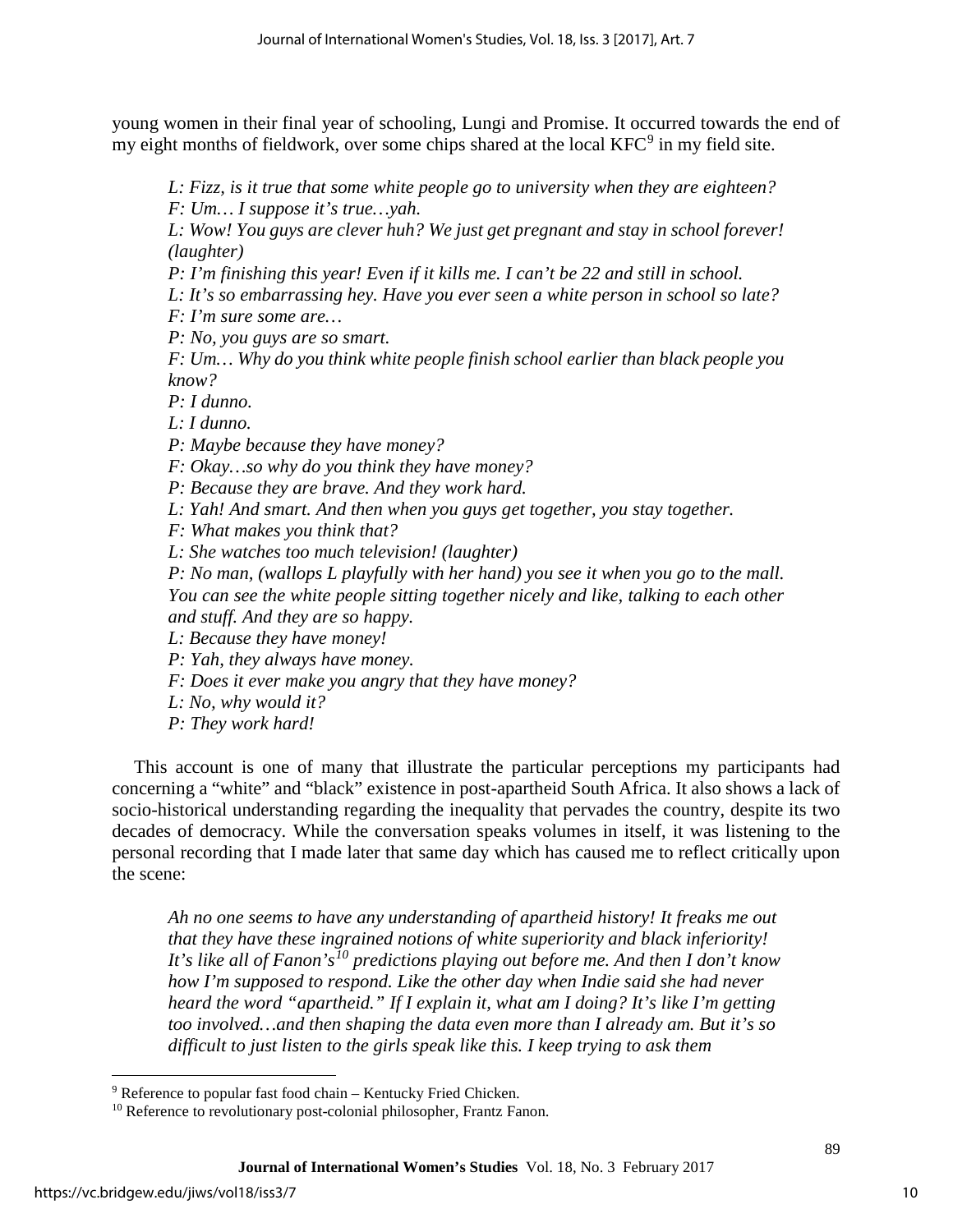*questions that make them question what they are saying but maybe that's even too much.* 

It is significant to mention here that my research is not "action oriented" and yet, despite making that decision when framing the study, I could not prevent my personal desires for "transformation" inform how I approached each interaction and how I subsequently analysed what I saw and was told. As Kvale notes, there is an important distinction between "qualitative research" interviews whose aim is to gather knowledge and "therapeutic interviews" that attempt to change subjects' lives (in Duncombe and Jessop, 2002 p.7). "Close personal rapport may lead to the research interview moving into a quasi-therapeutic interview" and indeed "some individuals may (deliberately) turn the interview into therapy" (Kvale, 1992 pp.149, 155). While in this case Kvale is referring to the matter by which research participants may hijack the interview and turn it into a therapy session, when I listened to the aforementioned voice note I recognised how in fact it was me who was desiring to turn my interactions into a therapy session, not my participants. While it is arguable that I could have recorded such musings through a written diary, experience has told me that the laborious process of writing about one's response to the day meant the omission of potentially valuable perceptions, as well as imposed structural boundaries on the spontaneity of my expression. A solely written reflection would have also meant the exclusion of tone, which was pertinent in conveying the extent of my frustration and opening up the space for me to reflect upon why I was responding in such a way.

#### **Conclusion**

While this paper has argued that listening to voice notes can increase researcher's selfawareness, critical reflection is in itself limited given that "we cannot free ourselves from the social constraints on our knowing and a high level of self-awareness might not be possible" (Scharff, 2010 p.91). Even the greatest degree of self-scrutiny cannot rid the research context of power relations; yet researchers should not wish away such tensions, but rather acknowledge their limitations as a feature of research itself (Cairns, 2009). As noted in the introduction to this paper, feminist social science has been instrumental in arguing for such situated research, acknowledging that it is impossible to keep interpretations free from our own projections (Walkerdine et al, 2002). When feminist ethnographers draw upon post-structural approaches to ethnography, they can take solace from recognising, in Davies' words, that "data" does not stand as transparent evidence of what is real and that any tale told is merely one of many possible depictions (2004 p. 5).

In this paper, I have argued that the recording of voice notes conveys the experiences of fieldwork with greater immediacy than the fieldwork diary can allow. Underlying this is the difference between voice, which reflects the raw emotionality of tone and spontaneity of unstructured speech, and written words, which may be unintentionally subject to the writer's desire for narrative coherence. However given that not all researchers may feel comfortable or able to utilise this method in a reflective and productive manner, it should be seen as an additional method to promote reflexivity, rather than as a replacement of the more traditional fieldwork diary.

Drawing upon my own experiences of recording voice notes, I have demonstrated how the re-playing and reflecting on such voice notes can provide the researcher with greater insight into how they are composing their "tales" from the field. In recognition of ethnography as comprising both process and a product, I have taken seriously a regard for post-structural ethnographic research practice that attends to the "archaeology of construction" and "sedimentary grounds of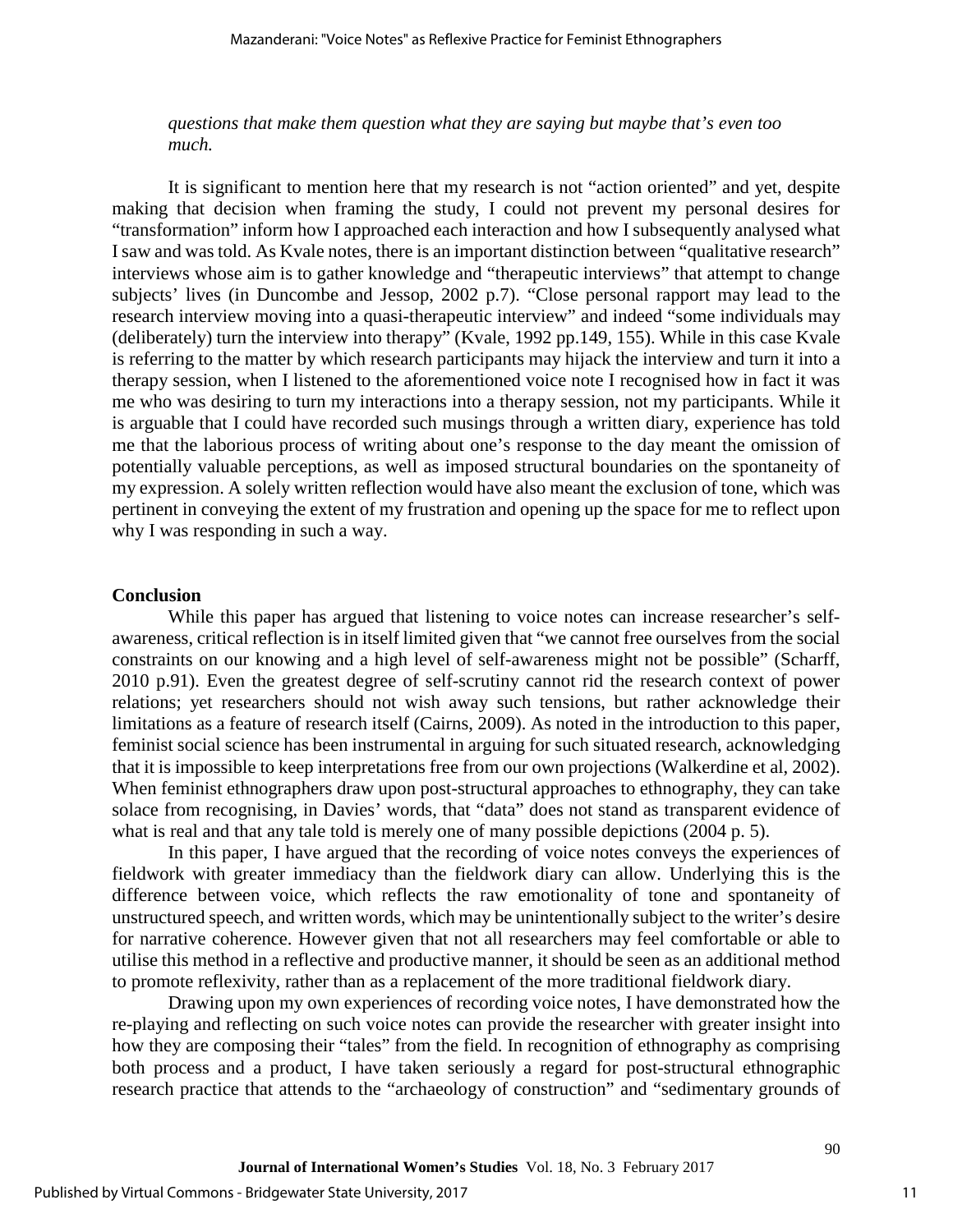ethnographic authority" (Britzman, 1995 p. 231). If the value of a feminist imagination lies in part in its ability to elucidate the "messy and bumpy textures of the terrains we traverse in ethnography," (Wheatley, 1994 p. 413) the recording of voice notes provides an additional means for feminist ethnographers to confront the messiness of conducting research. This can help researchers "speak back" to themselves in order to produce meaningful and reflexive work.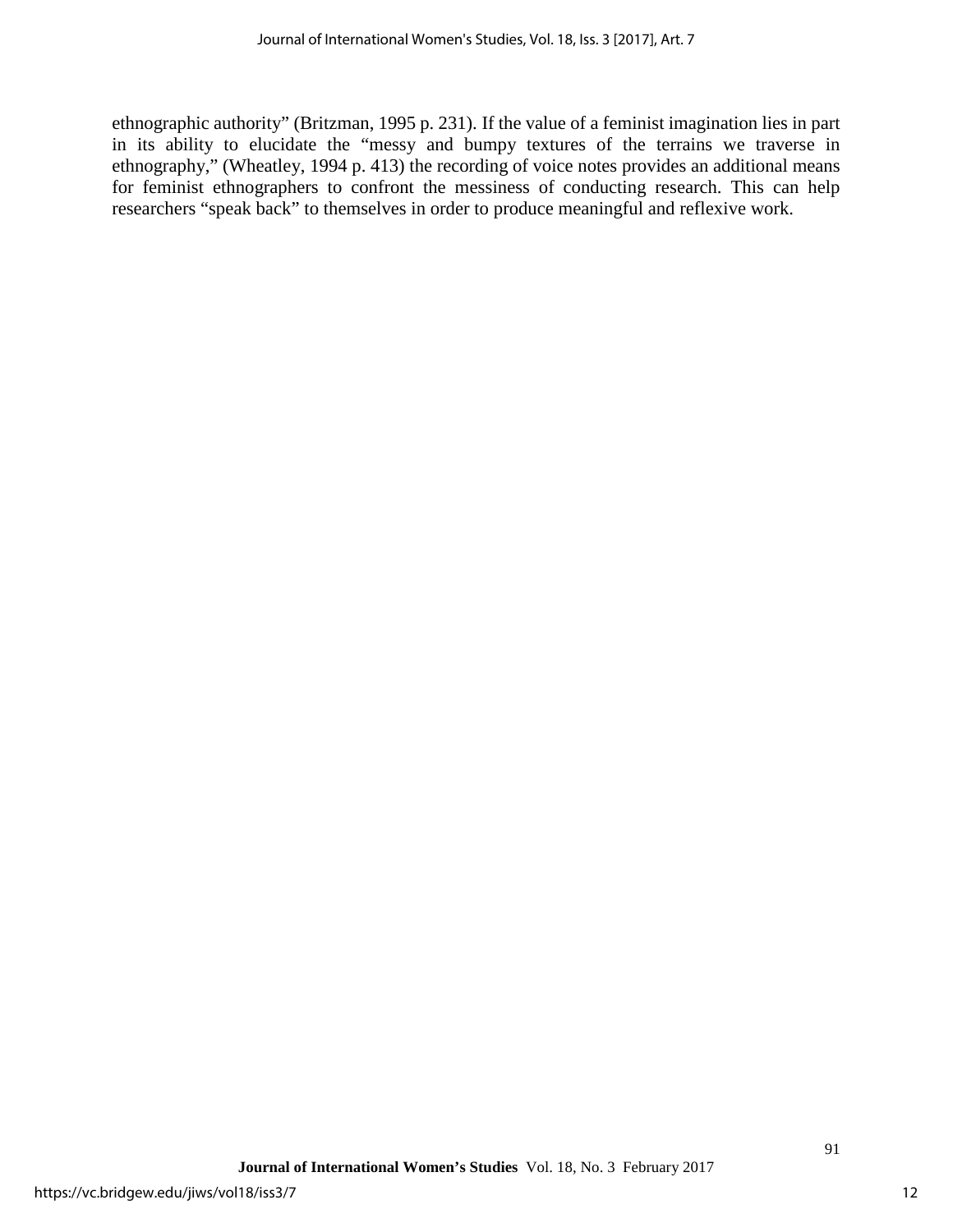### **Bibliography**

- Adichie, C. N. (2013). *Americanah.* New York: Alfred A. Knopf.
- Acker, J., Barry, K., & Esseveld, J. (1991). Objectivity and truth: Problems in doing feminist research. In M. Fonow & J. Cook (Eds.), *Beyond methodology: Feminist scholarship as lived research*. Bloomington: Indiana University Press.
- Ahmed, S. (2010). Foreword: Secrets and silence in feminist research. In R. Ryan-Flood and R. Gill (Eds.), *Secrecy and Silence in the Research Process: Feminist reflections* (pp. xvixxi). London and New York: Routledge.
- Alldred, P., & Gillies, V. (2002). Eliciting research accounts: Re/producing modern subjects? In M. Mauthner, M. Birch, J. Jessop & T. Miller (Eds.), *Ethics in qualitative research* (pp. 146-165). London: Sage.
- Avishai, O., Gerber, L., & Randles, J. (2013). The Feminist Ethnographer's Dilemma: Reconciling Progressive Research Agendas with Fieldwork Realities. *Journal of Contemporary Ethnography,* 42: 394-426.
- Benhabib, S., Butler, J., Cornell, D. and Fraser, N. (1995). *Feminist Contentions: A Philosophical Exchange.* London, Routledge.
- Biko, S., & Stubbs, A (1979). *I write what I like.* New York: Harper & Row.
- Birch, M. (1998). Re/constructing research narratives: self and sociological identity in alternative settings. In J. Ribbens & R. Edwards (Eds.), *Feminist Dilemmas in Qualitative Research*. London: Sage.
- Bordo, S. (1990). Feminist, postmodernism, and gender-scepticism. In L.J. Nicholson (Ed.), *Feminism/Postmodernism*. New York: Routledge.
- Britzman, D. (1995). The question of belief": writing poststructural ethnography. *International Journal of Qualitative Studies in Education*. 8:3, 229-238.
- Butler, J. (1992). Contingent foundations: Feminism and the question of ''postmodernism.' In J. Butler & J. W. Scott (Eds.), *Feminists theorize the political* (pp. 3–21). New York: Routledge.
- Cairns, K. (2009). A future to voice? Continuing debates in feminist research with youth. *Gender and Education*, 21:3,321-335.
- Chen, N. (1992). "Speaking Nearby:" A Conversation with Trinh T. Minh–ha. *Visual Anthropology Review, 8*(1), 82-91.
- Clifford, J., & Marcus, G. (Eds.) (1986). *Writing Culture: The poetics and Politics of Ethnography.* Berkeley, CA: University of California Press.
- Davies, B. (2004). Introduction: Poststructuralist lines of flight in Australia. *International Journal of Qualitative Studies in Education* 17: 3-9.
- Denzin, N, K. (1989). *Interpretive biography*. Newbury Park, CA: Sage.
- Doucet, J., & Mauthner, N. (2002). Knowing Responsibly: Linking Ethics, Research Practice and Epistemology. In M. Mauthner, M. Birch, J. Jessop and T. Miller, *Ethics in qualitative research,* London: Sage Publications.
- Duncombe, J., & Jessop, J. (2002). 'Doing rapport' and the ethics of 'faking friendship.' In M. Mauthner, M. Birch, J. Jessop and T. Miller, *Ethics in qualitative research,* London: Sage Publications.
- Dunne, M., Pryor, J., & Yates, P. (2005). *Becoming a researcher*. Open University Press.
- Ellis, C., Adams, T., & Bochner, A. (2011). Autoethnography: An overview. *Forum: Qualitative Social Research*, 12(1).
- Friere, P. (1972). *Cultural Action for Freedom*. Harmondsworth: Penguin.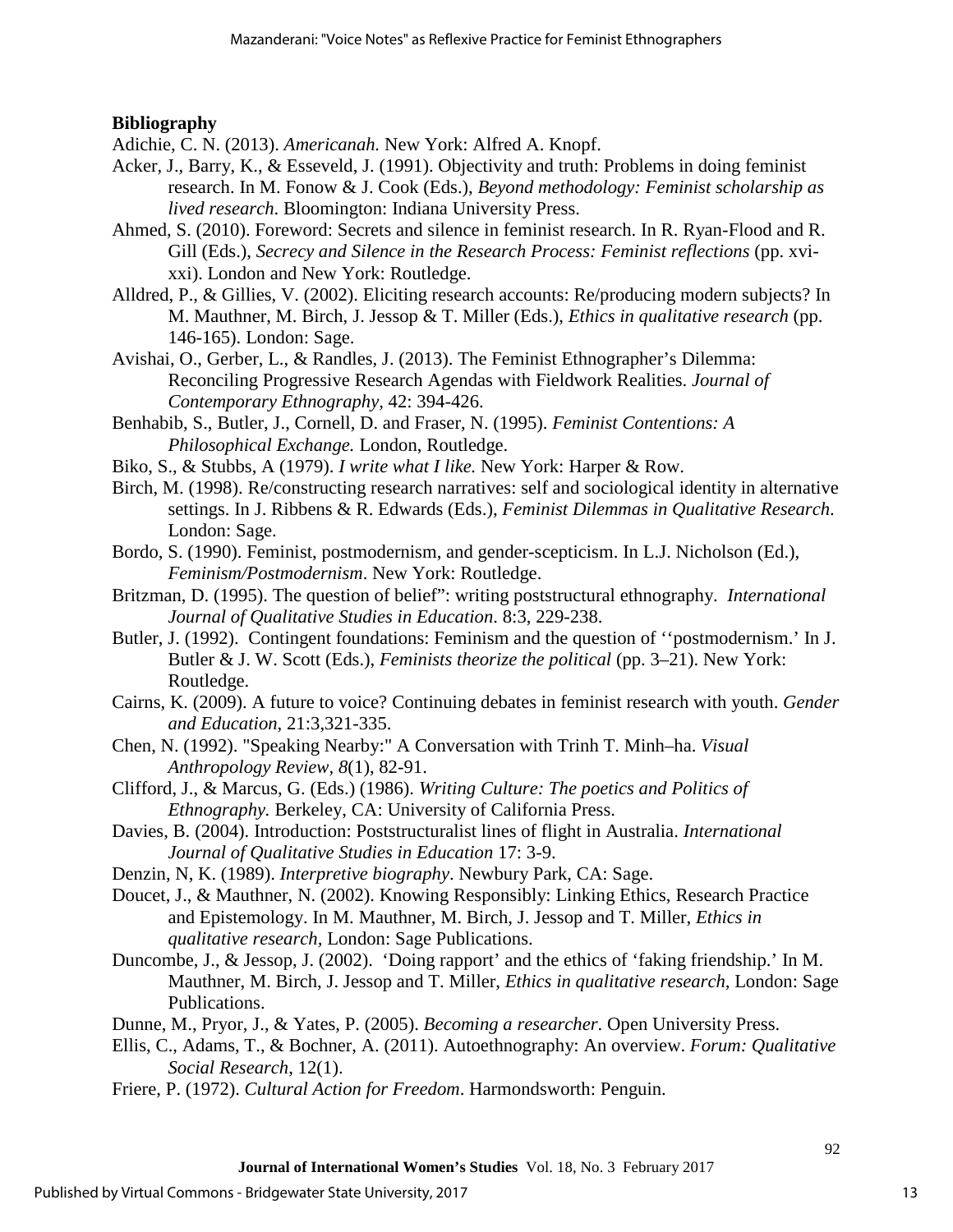- Gill, R. (1998). Dialogues and differences: writing, reflexivity and the crisis of representation. In K. Henwood, C. Griffin and A. Pheonix (Eds.), *Standpoints and Differences: Essays in the Practice of Feminist Psychology*, London: Sage.
- Gillies, V., & Alldred, P. (2002). The ethics of intention: Research as a political tool. In M. Mauthner, M. Birch, J. Jessop and T. Miller, *Ethics in qualitative research,* London: Sage Publications.
- Griffin, C. (1996). 'See whose face it wears': difference, otherness and power. In S. Wilkinson & C. Kitzinger (Eds.), *Representing the Other*, London: Sage.
- Grosz, E. (1995). *Space, time, and perversion: Essays on the politics of bodies*. New York: Routledge.
- Harding, S. (1987). *Feminism and Methodology*. Milton Keynes: Open University Press.
- Haraway, D, J. (1988). Situated knowledges: The science question in feminism and the privilege of partial perspective. *Feminist Studies*, 14 (3), 575-599.
- Hastrup, K. (1992). Writing Ethnography State of the Art. In J. Okely and H. Callaway (Eds.), *Anthropology and Autobiography,* London: Routledge.
- Hey, V. (2000). Troubling the auto/biography of the questions: re/thinking rapport and the politics of social class in feminist participant observation. *Genders and Sexualities in Educational Ethnography*, 3: 161-83.
- Hodder, I. (1998). The interpretation of Documents and Material Culture. In N.K. Denzin & Y.S. Lincoln (Eds.), *Collecting and Interpreting Qualitative Materials*, London: Sage.
- hooks, b. (1990). *Yearning: Race, Gender and Cultural Studies.* Boston, MA: Southend Press.
- Kvale, S. (1992). *'InterViews.'* London: Sage.
- Kvale, S. (1996). InterViews: An Introduction to Qualitative Research Interviewing,' London: Sage.
- Luff, D. (1999). Dialogue across the divides: "moments of rapport" and power in feminist research with anti-feminist women. *Sociology*, 33 (4): 687–703.
- Malinowski, B. (1989). *A Diary in the Strict Sense of the Term*. Stanford University Press.
- Mauthner, M., Birch, M., Jessop, J., & Miller, T. (2002). *Ethics in qualitative research*. London: Sage Publications.
- Marshall, C., & Rossman, G. (1995). *Designing Qualitative Research.* 2nd edition, London: Sage.
- McLeod, J., & Yates, L. (2006). *Making Modern Lives: Subjectivity, Schooling and Social Change*. State University of New York Press.
- Merrill, B., & West, L. (2009). *Using Biographical Methods in Social Research.* Sage Publications.
- Mills, D., & Morton, M. (2013). *Ethnography in Education.* Sage Publications.
- Minh-Ha, T. (1989). *Women, native, other: Writing postcoloniality and feminism*. Bloomington: Indiana University.
- Mishler, E. G. (1991). Representing discourse: the rhetoric of transcription. *Journal of Narrative and Life History*, 1(4), 255-280.
- Oakley, A. (1981). Interviewing women, a contradiction in terms. In H. Roberts (Ed.), *Doing Feminist Research*, London: Routledge and Kegan Paul.
- Orner, M. (1992). Interrupting the calls for student voice in 'liberatory' education: A feminist poststructuralist perspective. In C. Luke & J. Gore (Eds.), *Feminisms and critical pedagogy*, New York: Routledge.